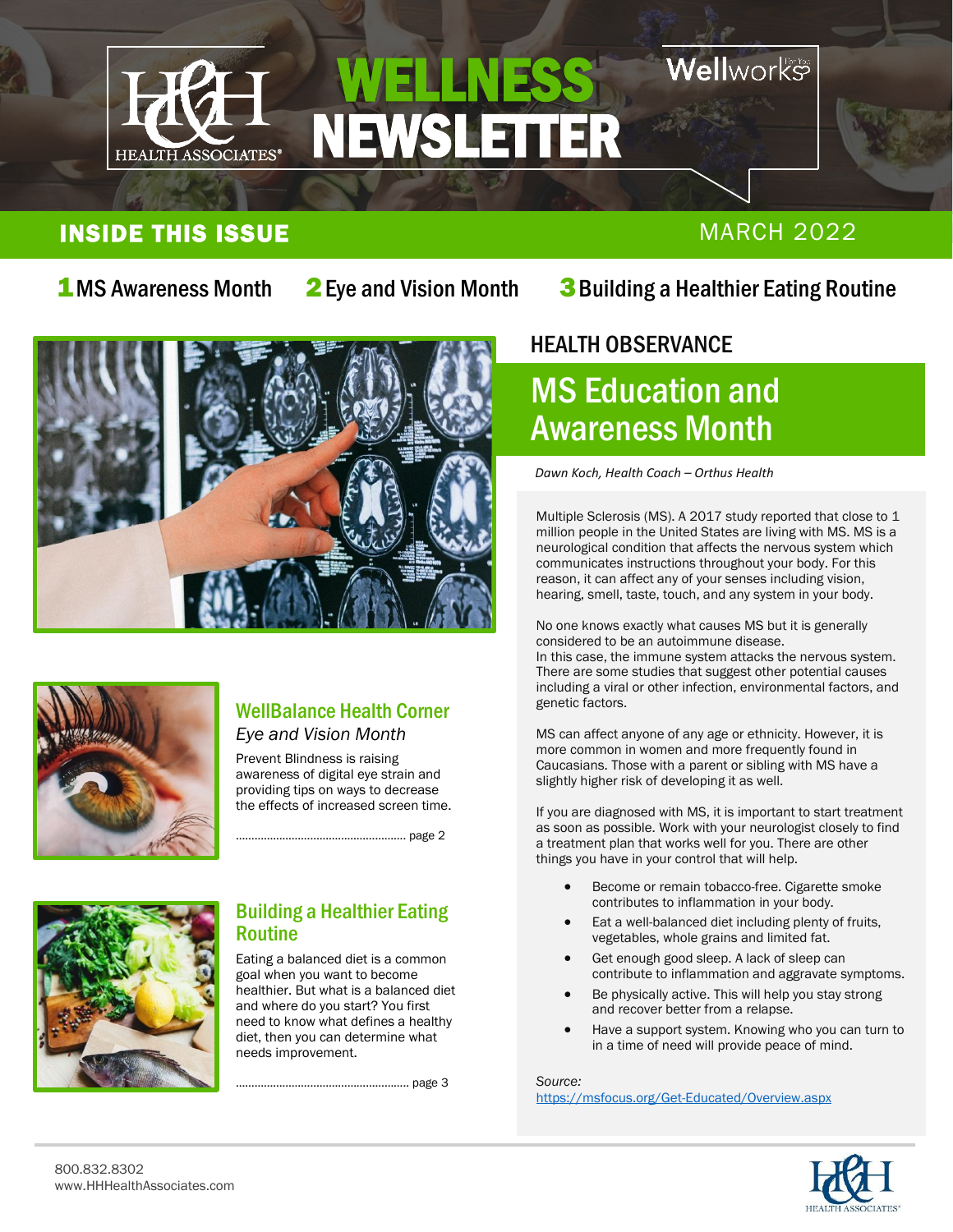

### Workplace Eye Wellness Month

*Dawn Koch, Health Coach – Orthus Health*

### March is Workplace Eye Wellness Month

One of the many negative effects of the ongoing COVID-19 pandemic is the increase in digital screen time for many remote workers. Prevent Blindness is raising awareness of digital eye strain and providing tips on ways to decrease the effects of increased screen time.

According to the American Optometric Association, computer vision syndrome, also referred to as digital eye strain, describes a group of eye and vision-related problems that result from prolonged computer, tablet and cell phone use. The average American worker spends seven hours a day on the computer. To help alleviate digital eyestrain, follow the [20-20-20 rule;](https://www.aoa.org/AOA/Images/Patients/Eye%20Conditions/20-20-20-rule.pdf) take a 20-second break to view something 20 feet away every 20 minutes.

### What are symptoms of digital eyestrain?

The most common symptoms associated with CVS or digital eyestrain are:

- **Eyestrain**
- **Headaches**
- **Blurred vision**
- Dry eyes
- Neck and shoulder pain



# WelBalance

HEALTH TIP CORNER

Ensure you're taking care of your eyes and vision by reducing digital eyestrain.

### How can I reduce the effects?

These symptoms may be caused by a number of factors including poor lighting, glare, viewing distance, poor posture, or other vision problems. To help reduce the effects, Prevent Blindness recommends:

- Place your screen 20 to 26 inches away from your eyes and a little bit below eye level.
- Use a document holder placed next to your screen close enough so you don't have to swing your head back and forth or constantly change your eye focus.
- Change your lighting to lower glare and harsh reflections or use glare filters.
- Choose adjustable screens and keyboards
- Use computer glasses with yellow-tinted lenses that block blue light can help ease digital eye strain by increasing contrast.
- Use anti-reflective lenses that reduce glare and increase contrast and block blue light from digital devices.

Regular eye examinations and proper viewing habits can help to prevent or reduce the development of the symptoms associated with CVS. Take steps today to protect your vision.

*Source:*

[https://preventblindness.org/march-is-workplace-eye-wellness](https://preventblindness.org/march-is-workplace-eye-wellness-month/#:~:text=Prevent%20Blindness%20has%20declared%20March%20as%20Workplace%20Eye,to%20decrease%20the%20effects%20of%20increased%20screen%20time)[month/#:~:text=Prevent%20Blindness%20has%20declared%20Mar](https://preventblindness.org/march-is-workplace-eye-wellness-month/#:~:text=Prevent%20Blindness%20has%20declared%20March%20as%20Workplace%20Eye,to%20decrease%20the%20effects%20of%20increased%20screen%20time) [ch%20as%20Workplace%20Eye,to%20decrease%20the%20effects](https://preventblindness.org/march-is-workplace-eye-wellness-month/#:~:text=Prevent%20Blindness%20has%20declared%20March%20as%20Workplace%20Eye,to%20decrease%20the%20effects%20of%20increased%20screen%20time) [%20of%20increased%20screen%20time.](https://preventblindness.org/march-is-workplace-eye-wellness-month/#:~:text=Prevent%20Blindness%20has%20declared%20March%20as%20Workplace%20Eye,to%20decrease%20the%20effects%20of%20increased%20screen%20time)

[https://www.aoa.org/healthy-eyes/eye-and-vision](https://www.aoa.org/healthy-eyes/eye-and-vision-conditions/computer-vision-syndrome?sso=y)[conditions/computer-vision-syndrome?sso=y](https://www.aoa.org/healthy-eyes/eye-and-vision-conditions/computer-vision-syndrome?sso=y)

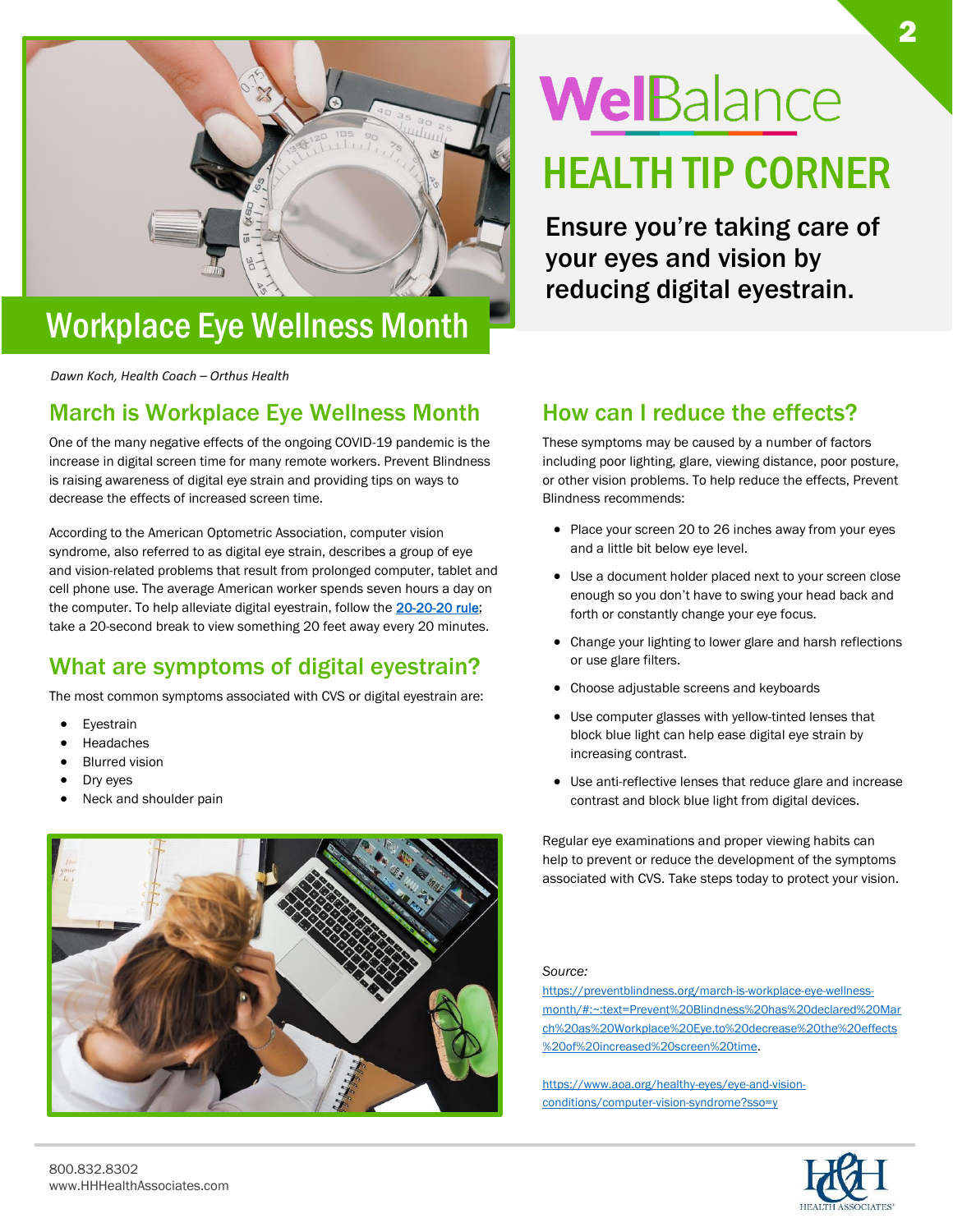## Building A Healthier

## Eating Routine

*Dawn Koch, Health Coach – Orthus Health*



Eating a balanced diet is a common goal when you want to become healthier. But what is a balanced diet and where do you start? You first need to know what defines a healthy diet, then you can determine what needs improvement.

According to the National Institutes of Health, a healthy eating plan:

- Emphasizes vegetables, fruits, whole grains, and fat-free or low-fat dairy products
- Includes lean meats, poultry, fish, beans, eggs, and nuts
- Limits saturated and *trans* fats, sodium, and added sugars
- Controls portion sizes

### Why is this important?

A healthy eating plan gives your body the nutrients it needs every day while staying within your daily calorie goal for weight loss. It will also lower your risk for heart disease and other health conditions.

### Eat fruits and veggies

Choose a variety of foods that you enjoy from each food group. Fill your plate with a rainbow of fruits and vegetables whenever possible.

### Look for whole grains

Swap white flours for whole grains such as oatmeal, brown rice, or whole-grain bread. Research the many other less well-known whole grains to try something new.

### Choose lean options

Include a variety of lean proteins like poultry, seafood, eggs, beans, lentils, nuts, and seeds. Choose lower-fat versions of dairy whenever possible such as milk, yogurt, or fortified soy products. Be sure to include healthy oils in your diet like olive, avocado, and nut oils. Check nutrition labels for added sugars, saturated fat, and sodium and try to limit these.

Pick one or two areas at a time and make small changes. These add up to a healthier diet over time. Learn about the Dietary Guidelines for Americans and get more resources to help you eat healthy at DietaryGuidelines.gov. Find healthy eating tips and recipes at MyPlate.gov.

*Source:*

[https://www.nhlbi.nih.gov/health/educational/lose\\_wt/eat/calo](https://www.nhlbi.nih.gov/health/educational/lose_wt/eat/calories.htm) [ries.htm](https://www.nhlbi.nih.gov/health/educational/lose_wt/eat/calories.htm)

[https://health.gov/sites/default/files/2021-05/DGA-FactSheet-](https://health.gov/sites/default/files/2021-05/DGA-FactSheet-2021-03-26-compressed.pdf)[2021-03-26-compressed.pdf](https://health.gov/sites/default/files/2021-05/DGA-FactSheet-2021-03-26-compressed.pdf)